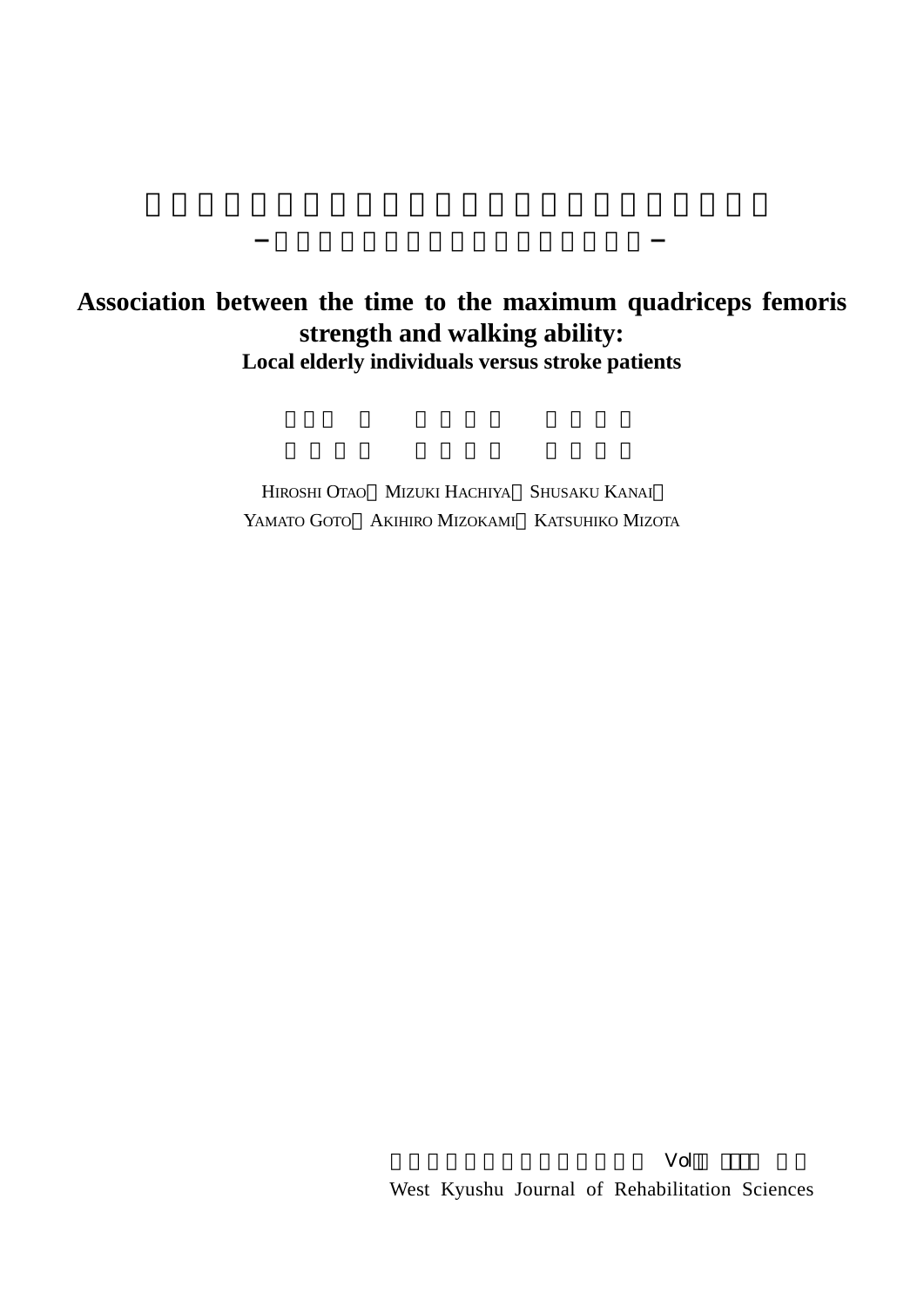## **Association between the time to the maximum quadriceps femoris strength and walking ability: Local elderly individuals versus stroke patients**



Abstract: Objective: This study was conducted to investigate the association between the time to the maximum quadriceps femoris strength and walking ability. Subjects: This study included 26 local elderly individuals and 43 stroke patients. Methods: Using a mobile hand-held dynamometer, we measured the quadriceps femoris strength and time to reach its maximum level. We measured the walking ability with a Timed Up and Go (TUG) test. Results: The time to the maximum quadriceps femoris strength was the shortest for healthy elderly individuals, followed by the paretic side, and non-paretic side for stroke patients. The time to the maximum quadriceps femoris strength was significantly correlated with the muscle strength of the lower extremities and TUG results. Conclusion: The time to the maximum quadriceps femoris strength, as measured using the hand-held dynamometer, was suggested to be a useful measure in evaluating the function of the lower extremities.

**Key words:** Time to the maximum strength, quadriceps femoris strength, walking ability

*Faculty of Rehabilitation Sciences, Nishikyushu University*

*Faculty of Health and Welfare, Prefectural University of Hiroshima*

*Department of Rehabilitation, Kahan Hospital*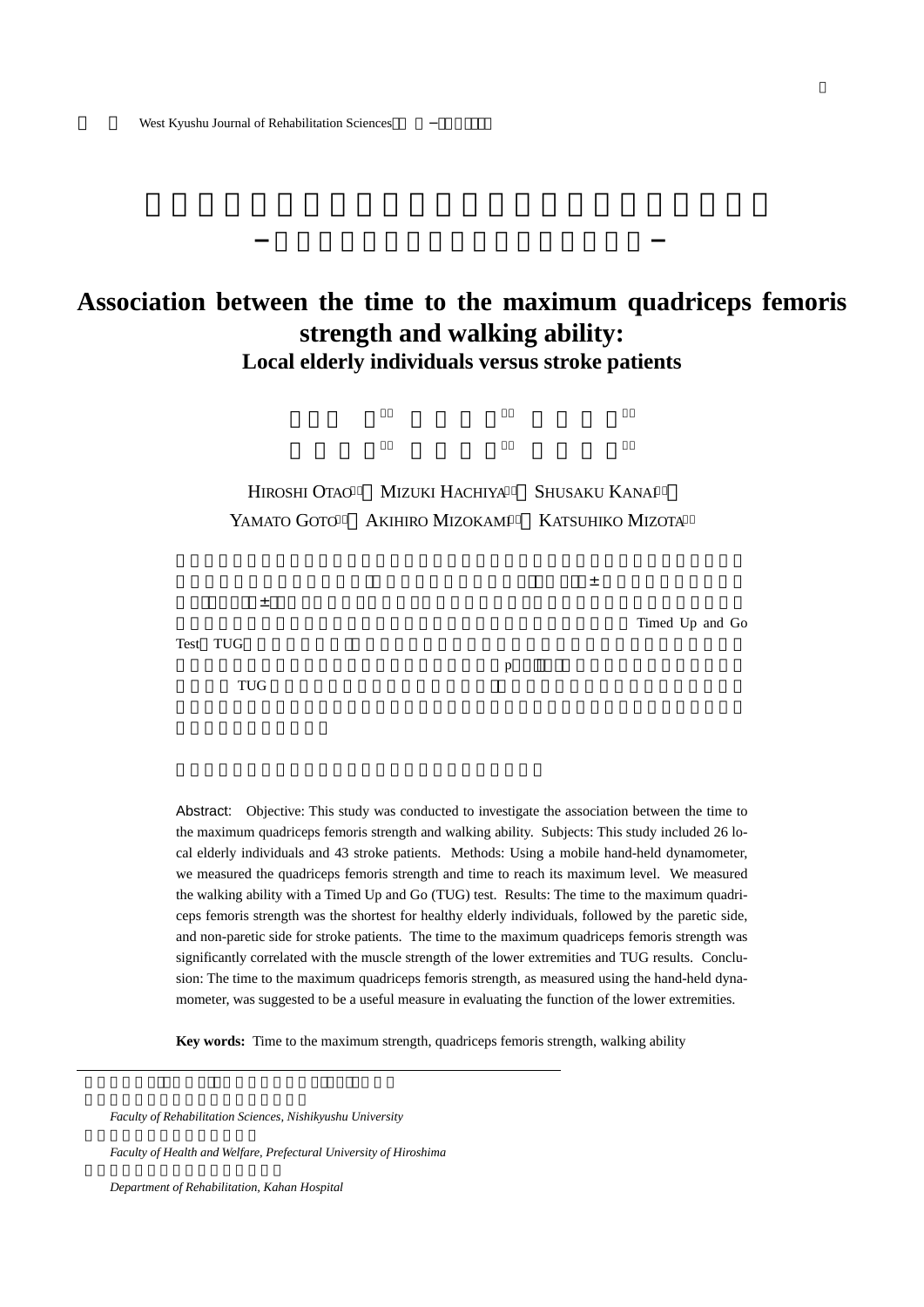**1** 

|                                       | n           |             |
|---------------------------------------|-------------|-------------|
|                                       |             |             |
|                                       | $\mathbf n$ | $\mathbf n$ |
|                                       | $\pm$       | 土           |
|                                       |             |             |
| $\rm cm$                              | $\pm$       | 土           |
|                                       | $\pm$       | $\pm$       |
| $$\,{\rm kg}$$ BMI $$\,{\rm kg}\,$ m² | $\pm$       | 土           |
|                                       |             | $\pm$       |

 $\times$ Bean et al. 2002

Tirosh and Sparrow 2004

Bassey et al.

1992 Miszko et al. 2003 Evans

 $\left(1+\frac{1}{2}\right)$   $\pm$  5  $\left(1+\frac{1}{2}\right)$   $\pm$  5  $\left(1+\frac{1}{2}\right)$   $\pm$  5  $\left(1+\frac{1}{2}\right)$  $\pm$ 133 $\pm$ 13 $\pm$ 13 $\pm$ 13 $\pm$ 13 $\pm$ 13 $\pm$ 13 $\pm$ 13 $\pm$ 13 $\pm$ 13 $\pm$ 13 $\pm$ 13 $\pm$ 13 $\pm$ 13 $\pm$ 13 $\pm$ 13 $\pm$ 13 $\pm$ 13 $\pm$ 13 $\pm$ 13 $\pm$ 13 $\pm$ 13 $\pm$ 13 $\pm$ 13 $\pm$ 13 $\pm$ 13 $\pm$ 13 $\pm$ 13 $\pm$ 13 $\pm$ 13 $\pm$ 13 $\pm$ 13 $\pm$ 13 $\pm$ 13 $\pm$ 13 $\pm$ 13 $\pm$ 

**.** 

 $kgf$ 

Timed Up and Go Test TUG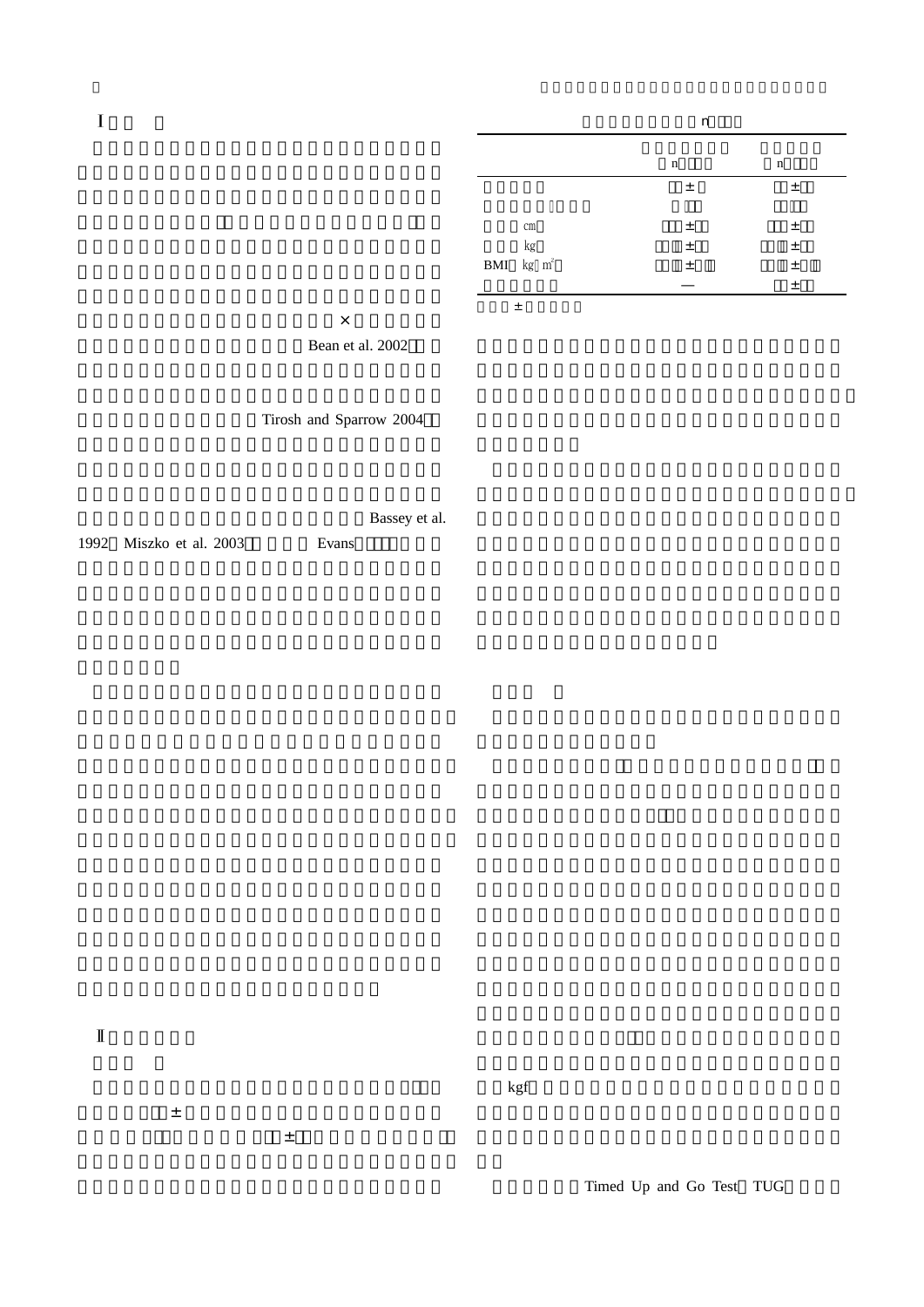

TUG r p TUG r p  $r$  p Gottsdanker 1982 Wilkinson and Allison 1989